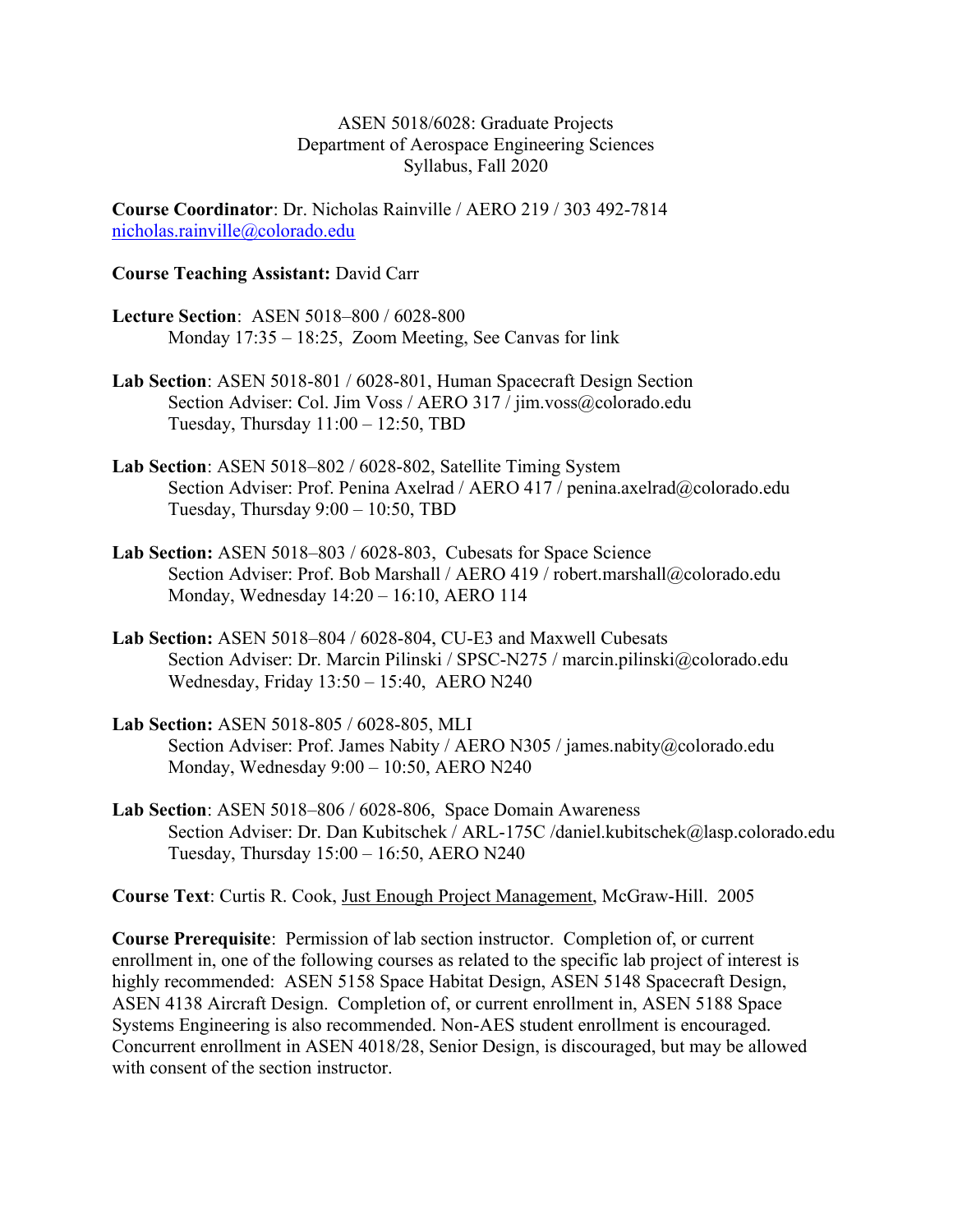Course Purpose: The Graduate Projects two-semester course sequence is designed to expose graduate students to engineering project work through project management, systems engineering, and subsystem-level design and testing. Students will work on complex, hands-on projects related to the focus areas in the aerospace engineering sciences department: Aerospace Engineering Systems, Astrodynamics and Satellite Navigation Systems, Bioastronautics, and Remote Sensing, Earth and Space Sciences. Students completing this course series will be better prepared for the type of project work and team dynamics they will encounter in government and industry. Should the project team produce a viable commercial product, students will have the knowledge and opportunity to transition into an aerospace business incubator to commercialize those products.

Course Objectives: Students will be practiced in or at least exposed to the following areas.

 Project Management and Systems Engineering Team project work in student groups Detailed requirements definition and design Formal presentations and design reviews Build, test and verification of an aerospace system Entrepreneurial possibilities for starting a company Intellectual property and technology transfer

Course Grading: The lab section professor and course coordinator will split grading responsibilities as described below.

The lab section professor will determine 85% of the student's grade in the following areas:

1) Presentations - clear and concise content and delivery

2) Documentation - quality engineering writing, delivered in accordance with deadlines

3) Peer evaluations - 3% from the first evaluation, 7% from the second

4) Faculty evaluation

5) Participation - hours reported, attendance

\*more detailed grading rubrics for each section will be provided by the professor

The course coordinator will determine 15% of the student's grade in the following areas: 1) Time sheet submission (2%)

 0-1 late timecards: 2/2 1-2 late timecards: 1.5/2 2-3 late timecards: 1/2 3-4 late timecards: 0.5/2 4+ late timecards: 0/2 2) Lecture attendance/participation (2%) 0-1 missed lectures: 2/2 1-2 missed lectures: 1.5/2 2-3 missed lectures: 1/2 3-4 missed lectures: 0.5/2 4+ missed lectures: 0/4

```
3) Quizzes*(5%)
```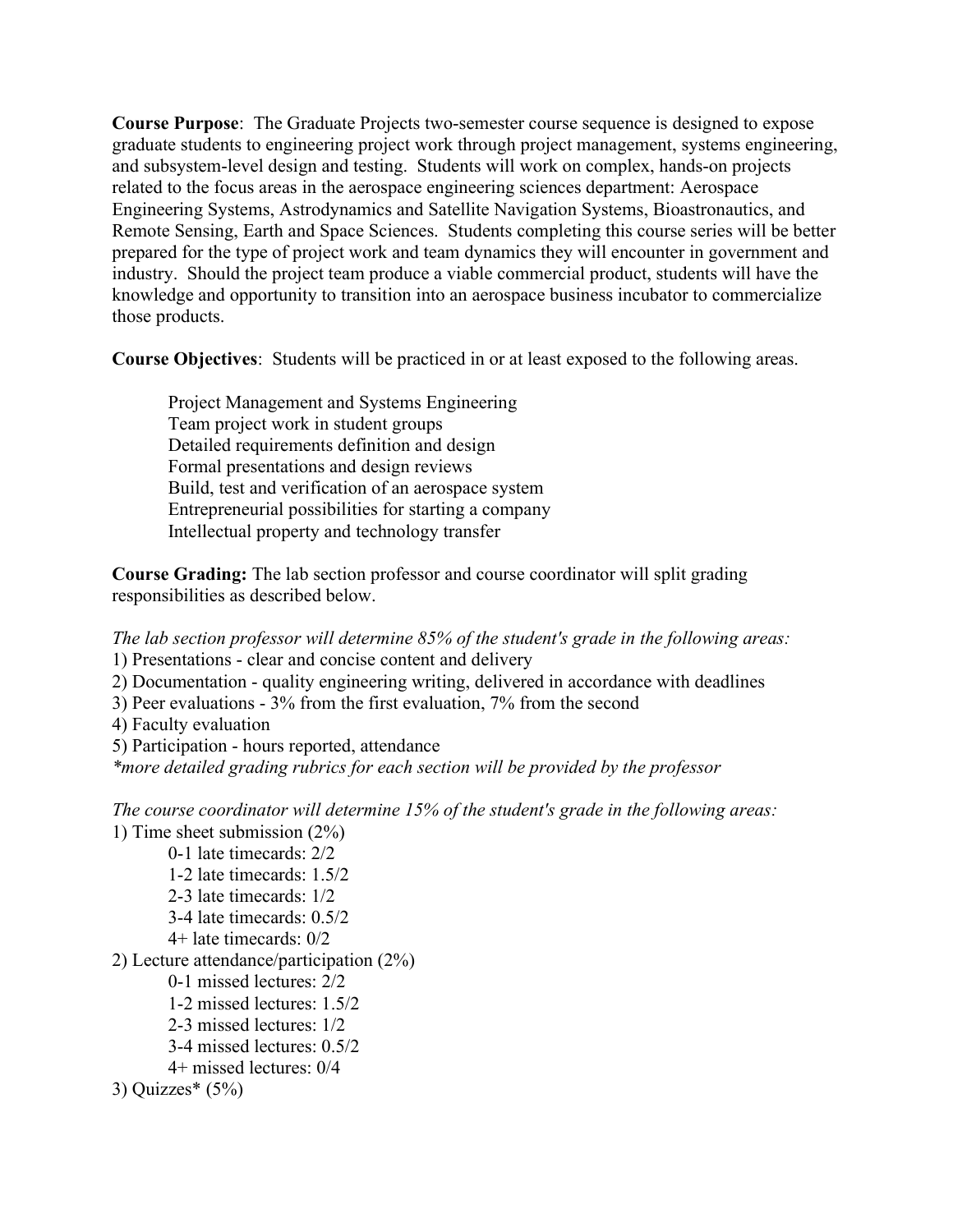4) Peer evaluation submissions (3 throughout the semester) (3%)

- 0 late/missed peer evaluations: 3/3
- 1 late/missed peer evaluations: 2/3
- 2 late/missed peer evaluations: 1/3
- 3 late/missed peer evaluations: 0/3
- 5) Peer evaluation quality (3 throughout the semester) (3%)

Each peer evaluation will be graded based on the quality of feedback given, 1 point each.

\*Students who have already taken the quiz as a 5018 student will be excused from the quiz and their grade will be scaled accordingly.

#### Classroom Behavior

Both students and faculty are responsible for maintaining an appropriate learning environment in all instructional settings, whether in person, remote or online. Those who fail to adhere to such behavioral standards may be subject to discipline. Professional courtesy and sensitivity are especially important with respect to individuals and topics dealing with race, color, national origin, sex, pregnancy, age, disability, creed, religion, sexual orientation, gender identity, gender expression, veteran status, political affiliation or political philosophy. For more information, see the policies on classroom behavior and the Student Code of Conduct.

## Requirements for COVID-19

As a matter of public health and safety due to the pandemic, all members of the CU Boulder community and all visitors to campus must follow university, department and building requirements, and public health orders in place to reduce the risk of spreading infectious disease. Required safety measures at CU Boulder relevant to the classroom setting include:

- maintain 6-foot distancing when possible,
- wear a face covering in public indoor spaces and outdoors while on campus consistent with state and county health orders,
- clean local work area,
- practice hand hygiene,
- follow public health orders, and
- if sick and you live off campus, do not come onto campus (unless instructed by a CU Healthcare professional), or if you live on-campus, please alert CU Boulder Medical Services.

Students who fail to adhere to these requirements will be asked to leave class, and students who do not leave class when asked or who refuse to comply with these requirements will be referred to Student Conduct and Conflict Resolution. For more information, see the policies on COVID-19 Health and Safety and classroom behavior and the Student Code of Conduct. If you require accommodation because a disability prevents you from fulfilling these safety measures, please see the "Accommodation for Disabilities" statement on this syllabus.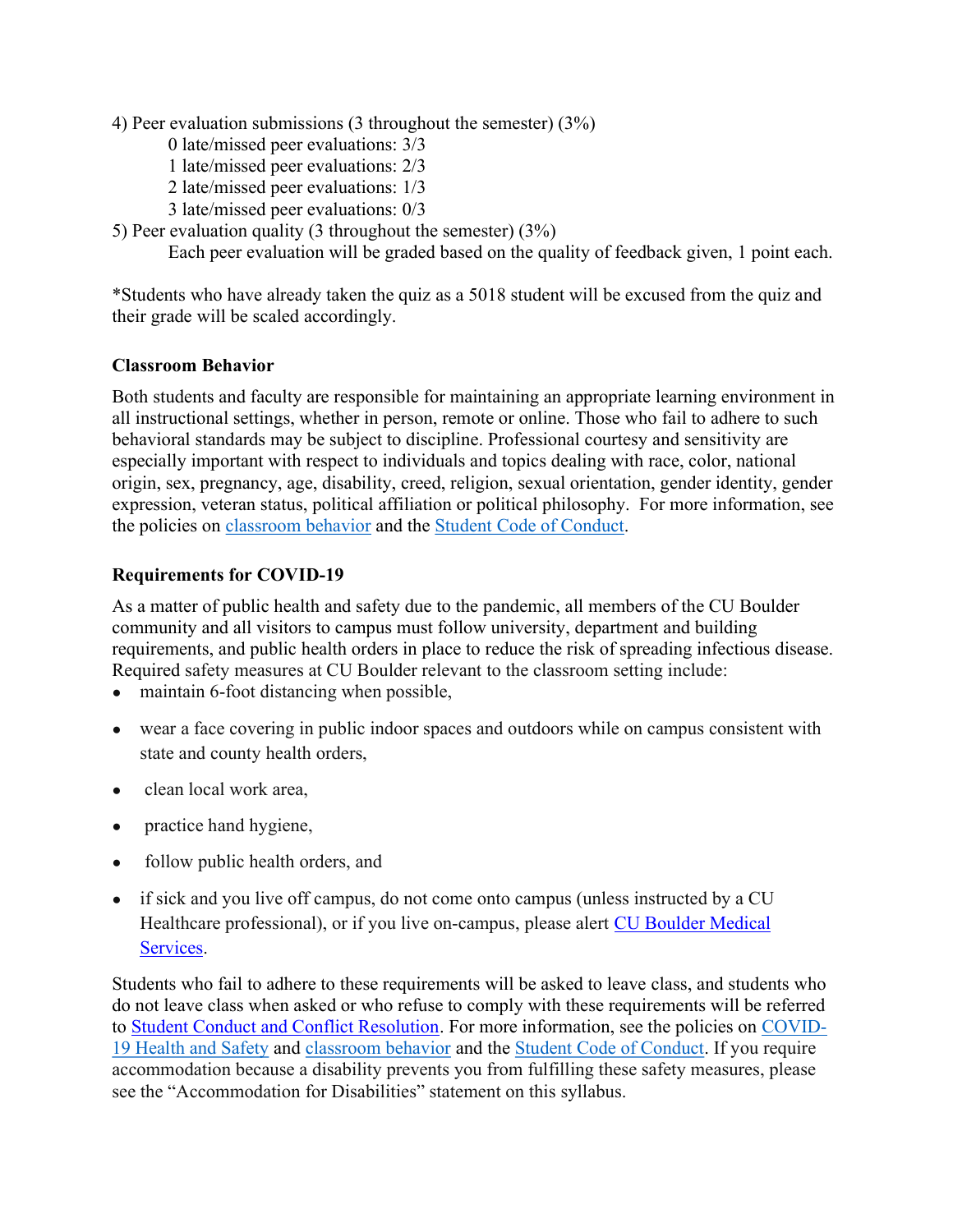Before returning to campus, all students must complete the COVID-19 Student Health and Expectations Course. Before coming on to campus each day, all students are required to complete a Daily Health Form.

Students who have tested positive for COVID-19, have symptoms of COVID-19, or have had close contact with someone who has tested positive for or had symptoms of COVID-19 must stay home and complete the Health Questionnaire and Illness Reporting Form remotely. In this class, if you are sick or quarantined, notify the course coordinator

(nicholas.rainville@colorado.edu) that you will be absent. You do **not** need to state the nature of your illness or provide a doctor's note, but you are required to provide notification within 5 days of the lecture or project section absence.

## Accommodation for Disabilities

If you qualify for accommodations because of a disability, please submit your accommodation letter from Disability Services to your faculty member in a timely manner so that your needs can be addressed. Disability Services determines accommodations based on documented disabilities in the academic environment. Information on requesting accommodations is located on the Disability Services website. Contact Disability Services at 303-492-8671 or  $\sin 6$  ( $\theta$ ) colorado.edu for further assistance. If you have a temporary medical condition, see Temporary Medical Conditions on the Disability Services website.

## Preferred Student Names and Pronouns

CU Boulder recognizes that students' legal information doesn't always align with how they identify. Students may update their preferred names and pronouns via the student portal; those preferred names and pronouns are listed on instructors' class rosters. In the absence of such updates, the name that appears on the class roster is the student's legal name.

# Honor Code

All students enrolled in a University of Colorado Boulder course are responsible for knowing and adhering to the Honor Code. Violations of the policy may include: plagiarism, cheating, fabrication, lying, bribery, threat, unauthorized access to academic materials, clicker fraud, submitting the same or similar work in more than one course without permission from all course instructors involved, and aiding academic dishonesty. All incidents of academic misconduct will be reported to the Honor Code (honor@colorado.edu); 303-492-5550). Students found responsible for violating the academic integrity policy will be subject to nonacademic sanctions from the Honor Code as well as academic sanctions from the faculty member. Additional information regarding the Honor Code academic integrity policy can be found at the Honor Code Office website.

# Sexual Misconduct, Discrimination, Harassment and/or Related Retaliation

The University of Colorado Boulder (CU Boulder) is committed to fostering an inclusive and welcoming learning, working, and living environment. CU Boulder will not tolerate acts of sexual misconduct (harassment, exploitation, and assault), intimate partner violence (dating or